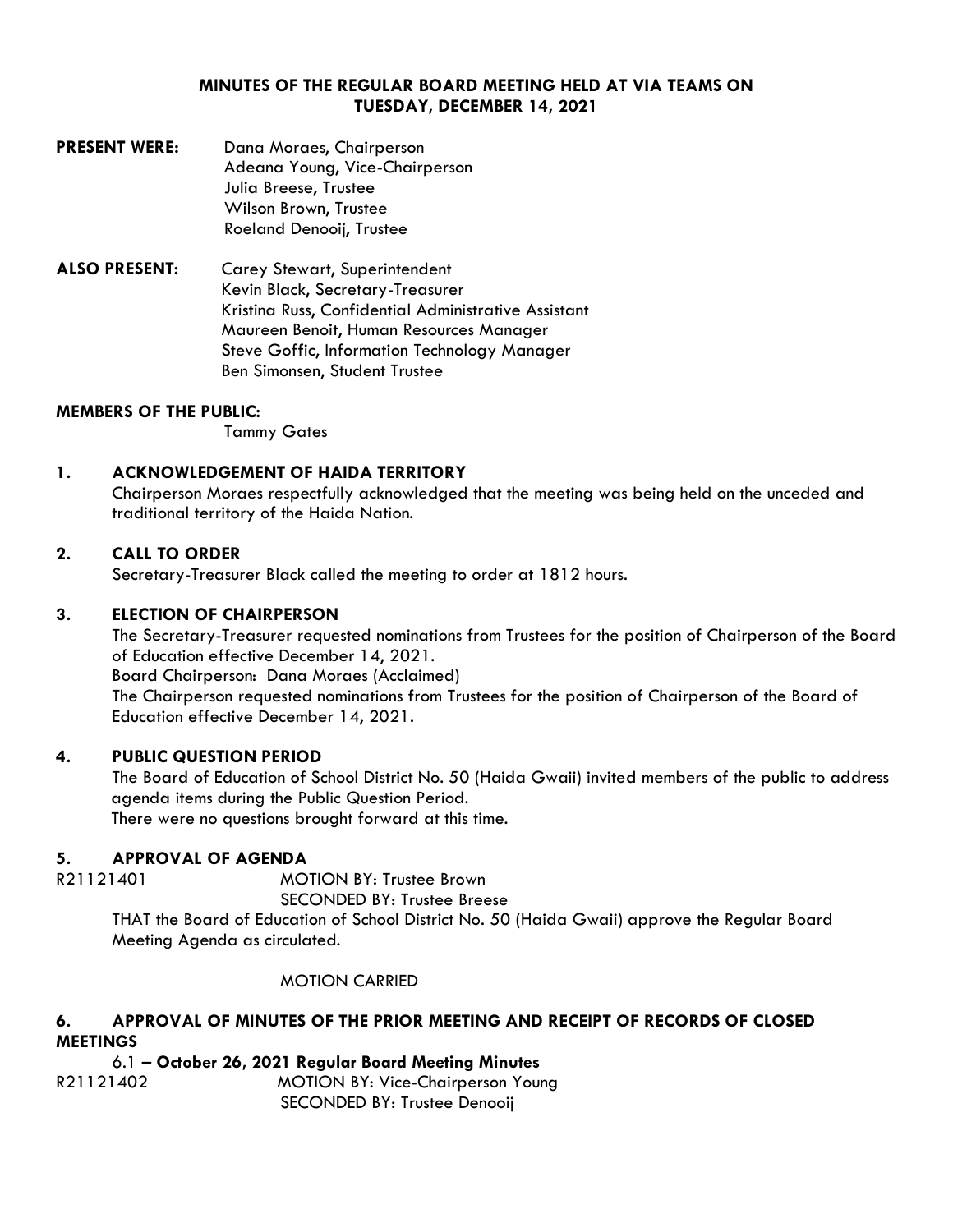THAT the Board of Education of School District No. 50 (Haida Gwaii) approve the October 26, 2021, Regular Board Meeting Minutes as presented.

### MOTION CARRIED

6.2 **– November 23, 2021, In-Camera Rise, and Report** R21121403MOTION BY: Trustee Breese SECONDED BY: Trustee Brown

> THAT the Board of Education of School District No. 50 (Haida Gwaii) reported that property, personnel, and student matters were discussed at the November 23, 2021, In-Camera Meeting.

### MOTION CARRIED

6.3 **– December 14, 2021, In-Camera Rise, and Report** R21121404MOTION BY: Trustee Brown SECONDED BY: Vice-Chairperson Young

> THAT the Board of Education of School District No. 50 (Haida Gwaii) reported that property, personnel, and student matters were discussed at the December 14, 2021, In-Camera Meeting.

## MOTION CARRIED

### **7. PORTFOLIOS**

Chairperson Moraes requested nominations from Trustees for the position of Vice Chairperson of the Board of Education effective December 14, 2021.

**7.1** – Vice Chairperson – Adeana Young (Acclaimed)

**7.2** – Committee Representatives:

Chairperson Moraes requested nominations from Trustees for Committee Representatives effective December 14, 2021.

The 2021/2022 Trustee Committee Representatives are as follows:

- **7.2.1 Finance and Audit**: R. Denooij / Alternate: A. Young (Acclaimed)
- **7.2.2 Labour Management:** A. Young / Alternate: J. Breese (Acclaimed)
- **7.2.3 Cultural, District Sports**: W. Brown / Alternate: D. Moraes (Acclaimed)
- **7.2.4 Professional Development**: J. Breese / Alternate: D. Moraes (Acclaimed)

**7.2.5** – **Haida Education Council, Local Education Agreement:**

W. Brown / Alternate: A. Young (Acclaimed)

- **7.2.6 BC School Trustees Association:** A. Young/Alternate: R. Denooij (Acclaimed)
- **7.2.7 District Parent Advisory Council:** J. Breese/Alternate: D. Moraes (Acclaimed)
- **7.2.8 Community Relations, Wellness:** R. Denooij/Alternate: J. Breese (Acclaimed)

**7.2.9** – **SOGI:** J. Breese/Alternate: A. Young (Acclaimed)

### **8. REPORT ON ACTION FROM PREVIOUS MEETING**

### 8.1– Permanent Tribute

Superintendent Stewart reported that he and the Student Trustees have discussed the sensitive nature of this item. The Student Trustees are looking for ways to gather more information.

### 8.2 – Mural Restoration

Superintendent Stewart received a proposal of the estimated cost for the restoration of the murals at \$50,000. Trustee Breese suggested that we look for other partner groups to support the funding of this project. Chairperson Moraes will be forward a link to a grant that may apply to this project.

8.3 – Mandatory Vaccine Update.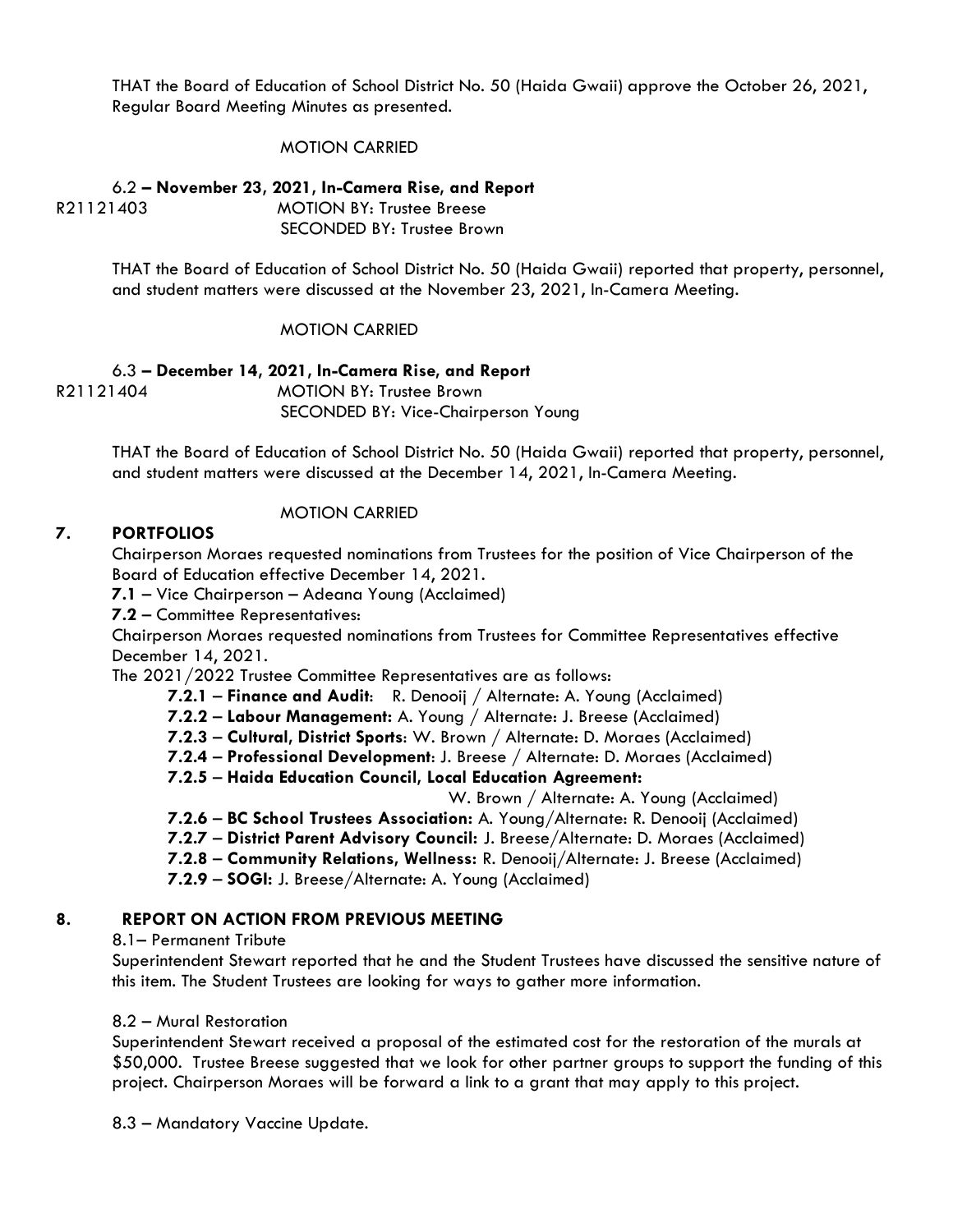Superintendent Stewart provided a verbal report on the number of COVID-19 exposures and the vaccination rates on Haida Gwaii and reported that the Ministry of Education has published guidelines for the creation of vaccination policies and procedures, beginning with gathering information. The District will be sending out an anonymous and voluntary staff survey. Senior staff met with both Unions, SBC and OMVC Education Administrators on the matter.

Action: Add the K-12 Vaccination Mandate Guidelines in the next month's Regular Board Meeting package.

## **9. DELEGATIONS/PRESENTATIONS**

There were no delegations or presentations.

## **10. CHAIRPERSON REPORT**

Chairperson Moraes provided a verbal report. Last month, the members of Board and Senior Staff attended the BCSTA Trustee Academy where Chairperson Moraes, as a member of the Indigenous Education Committee, presented on several topics. The Board held several Strategic Plan meetings, held a Special In-Camera Meeting and Chairperson Moraes attended a PAC Meeting.

## **11. SUPERINTENDENT REPORT**

11.1 – Superintendent Newsletter Superintendent Stewart presented his monthly newsletter for November and December 2021.

## 11.2 – Student Trustee Report

Superintendent Stewart provided an update on the work he is doing with the new student trustees. Student Trustee Ben Simonsen reported on a new partnership with Carleton University where Gudangaay Tlaats'gaa Naay students will have the opportunity to connect with the university students on items of interest.

# **12. INDIGENOUS EDUCATION**

12.1 – Local Education Agreements

Superintendent Stewart reported on the progress and development of the Local Education Agreements with the Skidegate Band Council and Old Massett Village Council. Last month, the Superintendent reached out to both Education Administrators and continues to work with them on 5-year plans.

### **13. STRATEGIC AND POLICY ISSUES**

13.1 –Calls to Action of the Truth and Reconciliation Commission Trustee Denooij and Breese read Bill 41 Article 12 and 13.

### 13.2 – Strategic Plan Update

Superintendent Stewart provided an update on the strategic plan working sessions attended by Trustees and Facilitator Anne Cooper and informed that the District is on track with the Board's strategic planning timeline.

### 13.3 – BCSTA Update

Vice-Chairperson Young provided a verbal update for the BCSTA. Trustees and senior staff travelled to the BCSTA Academy held in Vancouver this month.

### 13.4 – BCPSEA Update

Vice-Chairperson Young provided an update for the BCPSEA. There will be an AGM held in Vancouver in January that Vice-Chairperson Young will be attending along with 2 senior staff members.

### 13.5 – Child Care Policy Update

Superintendent Stewart informed the board that the Child Care Policy G. 5 was sent out to the public for review for one month. No additional feedback was received.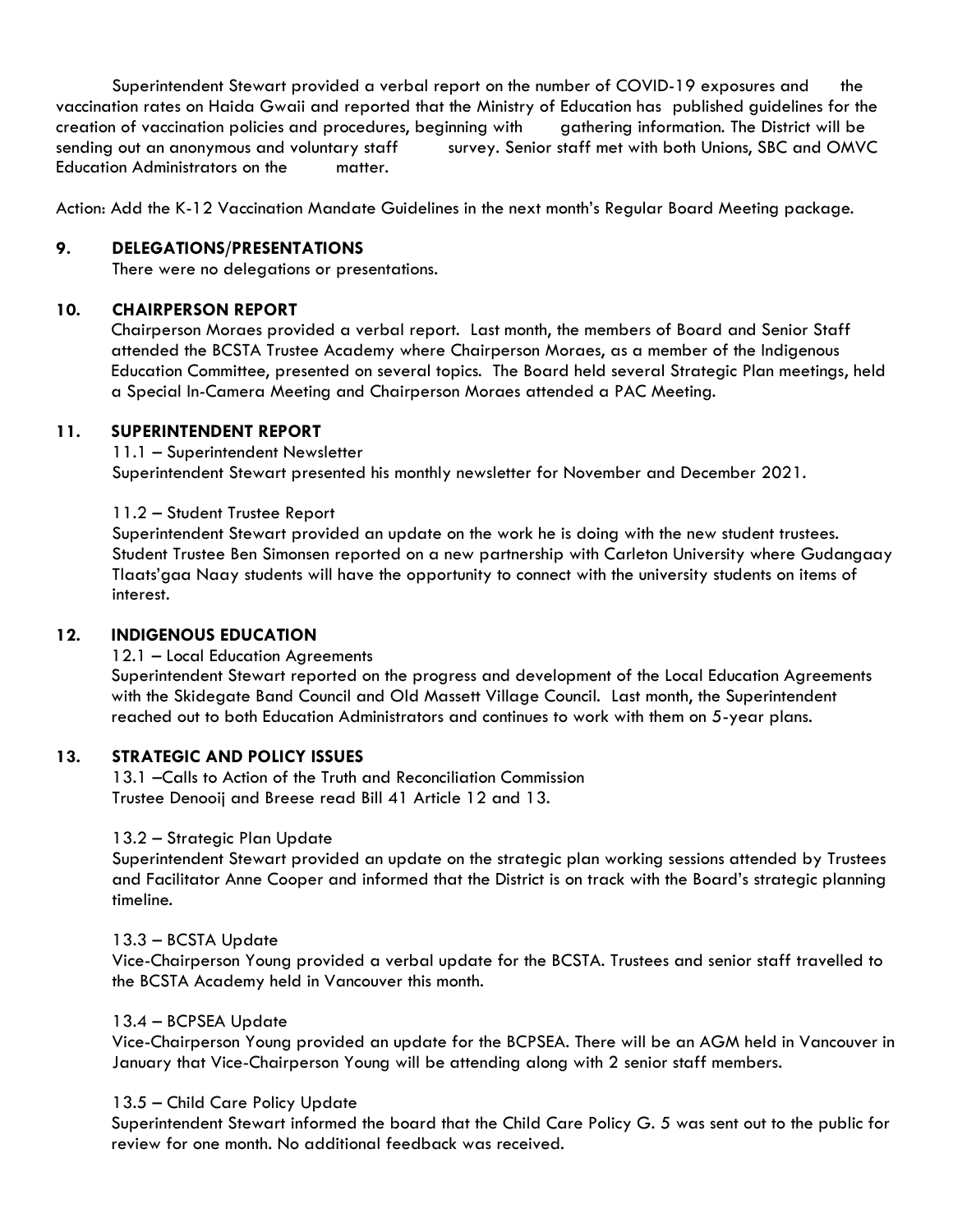R21121405 MOTION BY: Trustee Denooij SECONDED BY: Trustee Breese

THAT the Board of Education of School District No. 50 (Haida Gwaii) approve the Child Care Policy G. 5 as presented by the Superintendent.

#### MOTION CARRIED

#### **14. OPERATIONS**

14.1 – SD50 Auction Secretary-Treasurer Black reported that auction items are expected in January 2022.

14.2 – October and November 2021 Financial Vouchers

R21121406 MOTION BY: Trustee Breese SECONDED BY: Chair-person Young

> THAT the Board of Education of School District No. 50 (Haida Gwaii) receive and file the October 2021 and November 2021 Financial Vouchers and Trustee Expenditures as presented.

### MOTION CARRIED

### 14.3 – Masset Schools Update

Secretary- Treasurer Black provided an update on the Masset schools amalgamation project. Manager Operations Peerless, reported that the tenders will close January 12, 2022. On November  $30<sup>th</sup>$  an infosession was held at GTN. At that meeting, the school plans were presented and information provided to members of the public in attendance. The documents are on the SD50 website, including all the meetings and notes.

Action: Continue to post the on-going engagement opportunities on the website.

Action: Prepare a FAQ or Fact Sheet that can easily communicate the steps of the amalgamation process and address the concerns of the community.

14.4 – Information Technology (IT) Update

Secretary-Treasurer Black presented Information Technology Manager Steve Goffic's IT Update as included in the meeting agenda package.

## **15. CORRESPONDENCE**

There was no correspondence received.

### **16. PUBLIC QUESTION PERIOD**

Questions were brought forward on the following:

- Doorways at GTN
- **Rapid Testing**
- Elementary School Sports

### **17. ADJOURNMENT**

### R21121407 MOTION BY: Trustee Denooij

THAT the Board of Education of School District No. 50 (Haida Gwaii) adjourn the Regular Board meeting at 1938 hours.